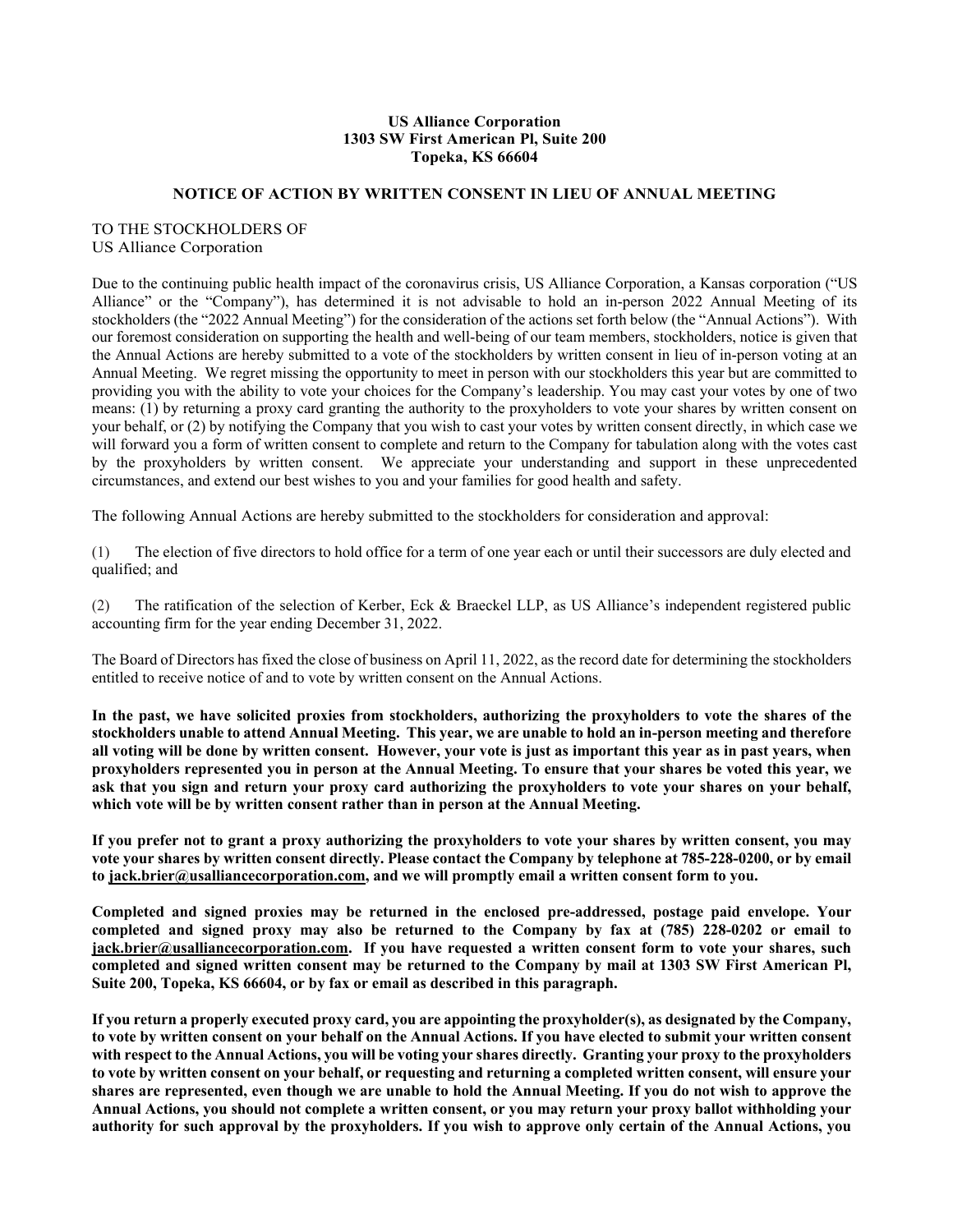**may so indicate on a completed proxy or written consent.** 

**Your cooperation will assure that your shares are counted and will also greatly assist us in preparing for the upcoming year. These proxies, and any written consents that may be completed by stockholders, are being solicited by and on behalf of the Board of Directors of US Alliance. Please review the instructions concerning each of your approval options described in the Proxy Statement.** 

**Please review our Proxy Statement dated April 27, 2022, and our Annual Report to Stockholders, which accompany this notice, for important information about the Company and our Director candidates. This Proxy Statement and our Annual Report to Stockholders are also available without charge on our website at www.usalliancecorporation.com. We encourage you to read this Proxy Statement and our Annual Report to Stockholders in its entirety as part of your consideration of the Annual Actions.** 

By Order of the Board of Directors

Topeka, Kansas April 27, 2022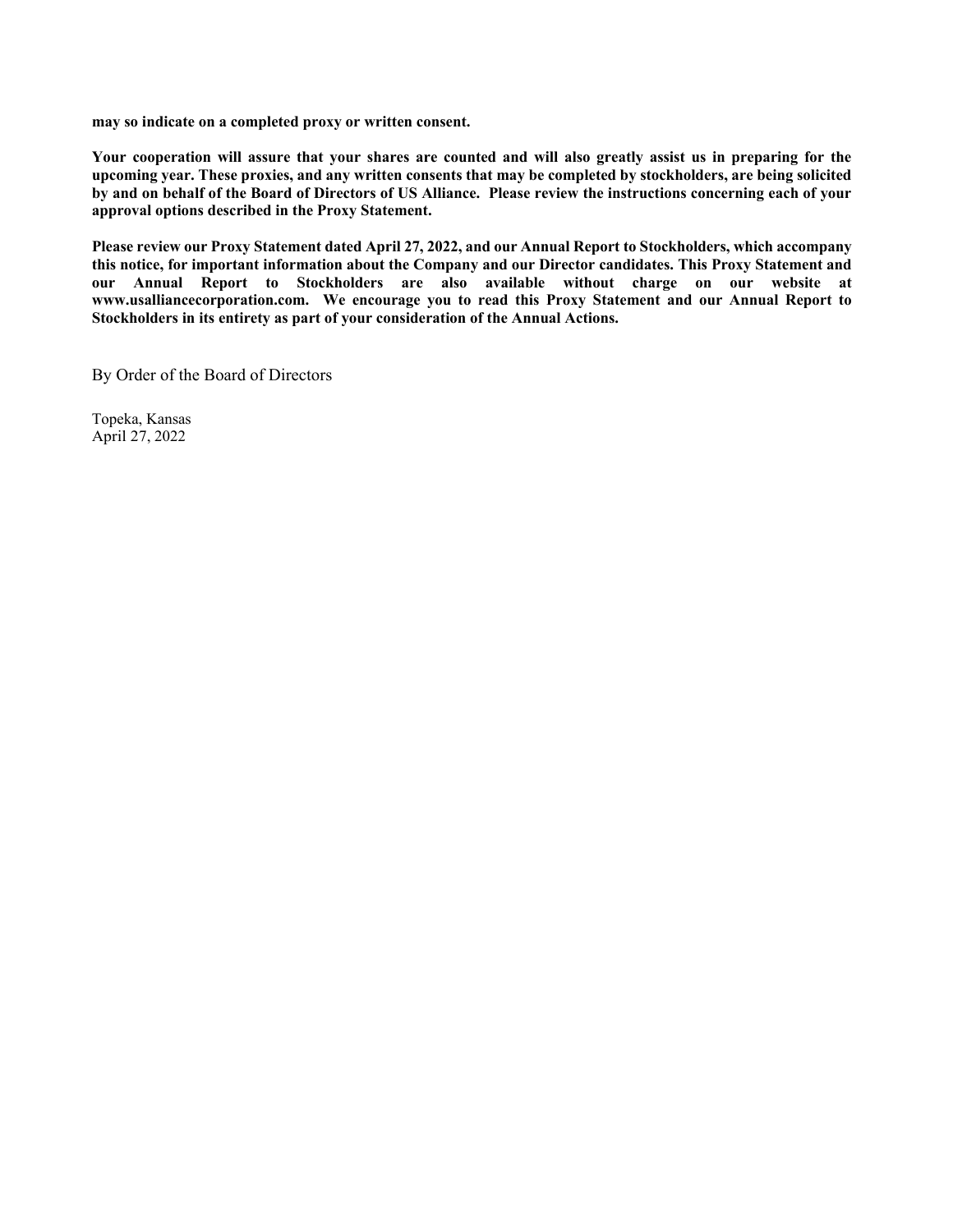# TABLE OF CONTENTS

| RATIFICATION OF APPOINTMENT OF INDEPENDENT REGISTERED PUBLIC ACCOUNTING FIRM 8 |  |
|--------------------------------------------------------------------------------|--|
|                                                                                |  |
|                                                                                |  |
|                                                                                |  |
|                                                                                |  |
|                                                                                |  |
|                                                                                |  |
|                                                                                |  |
|                                                                                |  |
|                                                                                |  |
|                                                                                |  |
|                                                                                |  |
|                                                                                |  |
|                                                                                |  |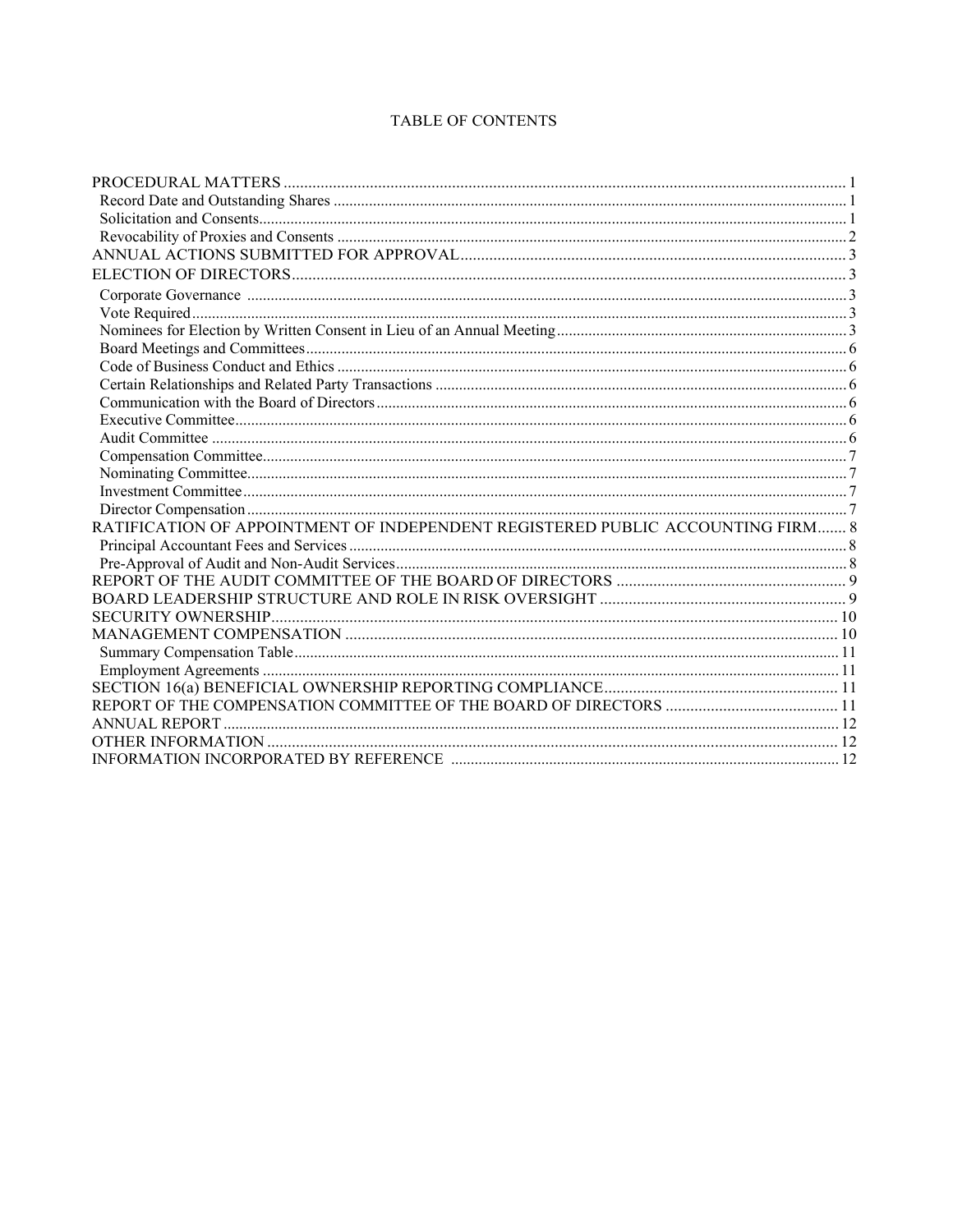### **US ALLIANCE CORPORATION 1303 SW FIRST AMERICAN PL, SUITE 200 TOPEKA, KS 66604**

#### **PROXY STATEMENT**

#### **WRITTEN CONSENTS IN LIEU OF ANNUAL MEETING**

The following information is furnished in connection with a solicitation of proxies and written consents by and on behalf of the Board of Directors (the "Board" or the "Directors") of US Alliance Corporation ("US Alliance" or the "Company"). Proxies that we receive grant to the proxyholders, or either of them, the authority to vote on your behalf with respect to the Annual Actions. Any signed stockholder consents that we receive will count as votes with respect to the Annual Actions described in this Proxy Statement. This Proxy Statement and the accompanying proxy are first being mailed to our stockholders on or about May 10, 2022.

### **PROCEDURAL MATTERS**

## **Record Date and Outstanding Shares**

Stockholders of record at the close of business on April 11, 2022 (the "Record Date") are entitled to receive notice of the Annual Actions and to return written consents or proxies. On the Record Date, 7,746,672 shares of the Company's common stock, \$0.10 par value, were issued and outstanding.

#### **Consents and Solicitation**

Each stockholder of record on the Record Date is entitled, for each share held, to one vote to approve each of the Annual Actions. In the election of Directors, each stockholder is entitled to vote for five nominees.

You may vote by completing, signing, and returning the enclosed proxy, authorizing the proxyholders to vote on your behalf. Alternatively, you may vote your shares directly by requesting and completing a written consent form. Instructions for requesting a written consent form are set forth on first page of the Notice accompanying this Proxy Statement. Completed and signed proxies may be returned in the enclosed pre-addressed, postage paid envelope. Your completed and signed proxy may also be returned to the Company by fax at (785) 228-0202 or email to jack.brier@usalliancecorporation.com. If you have requested a written consent form to vote your shares, such completed and signed written consent may be returned to the Company by mail at 1303 SW First American Pl, Suite 200, Topeka, KS 66604, or by fax or email as described in this paragraph.

If you return a properly executed proxy card, you are appointing the proxyholder(s), as designated by the Company, to vote on the Annual Actions on your behalf. If you have elected to submit your written consent with respect to the Annual Actions, you will be voting your shares directly. Granting your proxy to the proxyholders to vote on your behalf, or requesting and returning a completed written consent, will ensure your shares are represented, even though we are unable to hold the Annual Meeting. If you do not wish to approve the Annual Actions, you should not complete a written consent, or you may return your proxy ballot withholding your authority for such approval by the proxyholders. If you wish to approve only certain of the Annual Actions, you may so indicate on a completed proxy or written consent.

The cost of this solicitation of proxies and consents will be borne by the Company.

Any proxy representing shares of common stock that would be entitled to be voted at an annual meeting of stockholders that specifies how it is to be voted will be voted accordingly by the proxyholders if properly executed and received by the Company prior to June 6, 2022 (or such later date as may be extended by the Board). Shares represented by a proxy as to which authority to vote has been withheld with respect to the election of any nominee for Director will not be counted as a vote for such nominee and any abstention will not be counted as a vote for a proposal. Any properly executed proxy will be voted by the proxyholder in accordance with instructions specified on the proxy card. In the absence of any instructions, the proxyholder will vote "FOR" each of the Annual Actions on your behalf, and in favor of each of the Director nominees. Any written consent received from a stockholder will be counted as indicated thereon if properly executed and received by the Company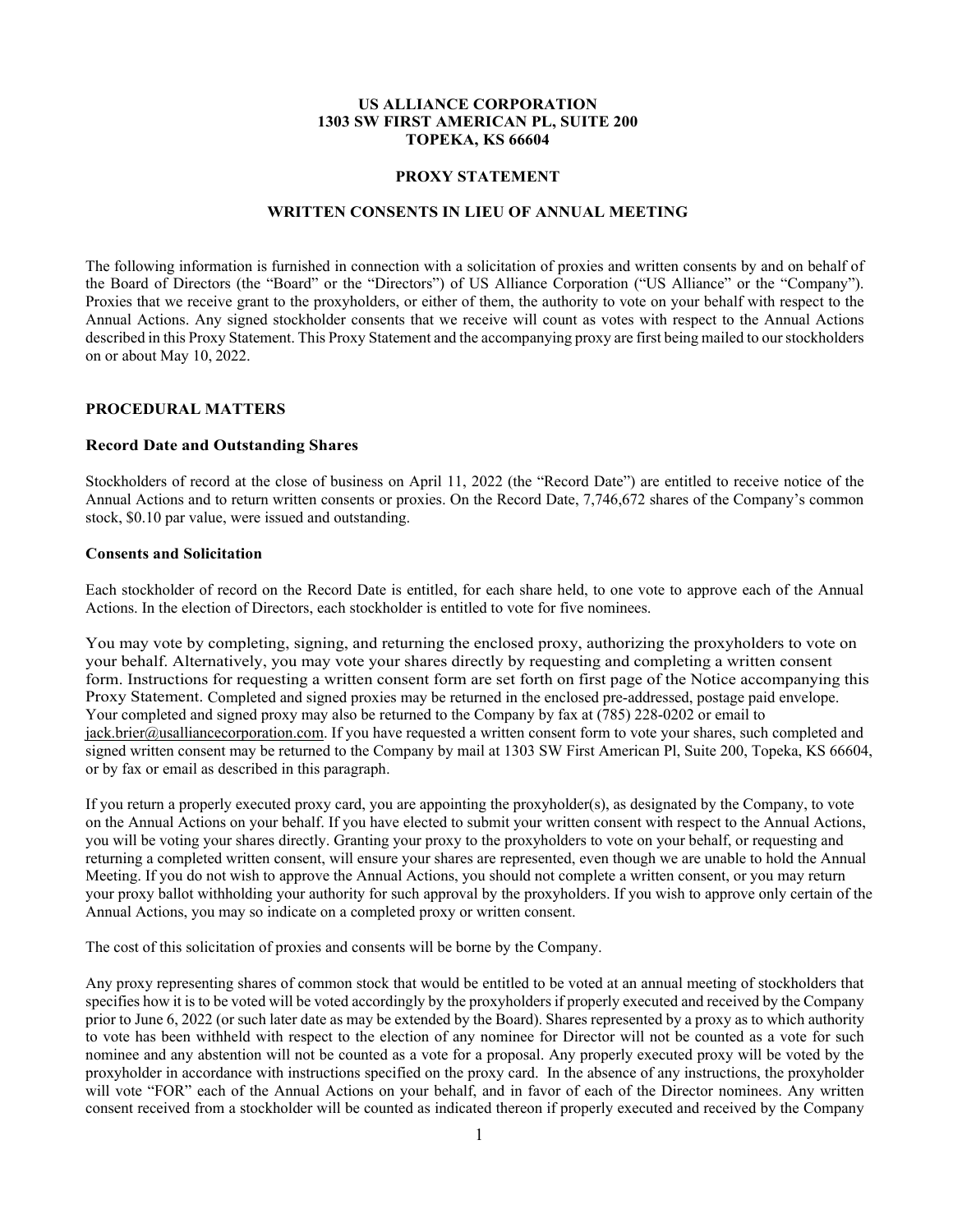prior to June 6, 2022 (or such later date as may be extended by the Board). Shares for which no written consent or proxy is received will not be counted in favor of approving the Annual Actions.

## **Revocability of Consents and Proxies**

Proxies and written consents returned may be revoked at any time before June 6, 2022 (or such later date as may be extended by the Board). You may change or revoke your proxy or consent by delivering a written notice of revocation to the Secretary of US Alliance Corporation or by completing a new proxy card bearing a later date (which automatically revokes the earlier proxy instructions).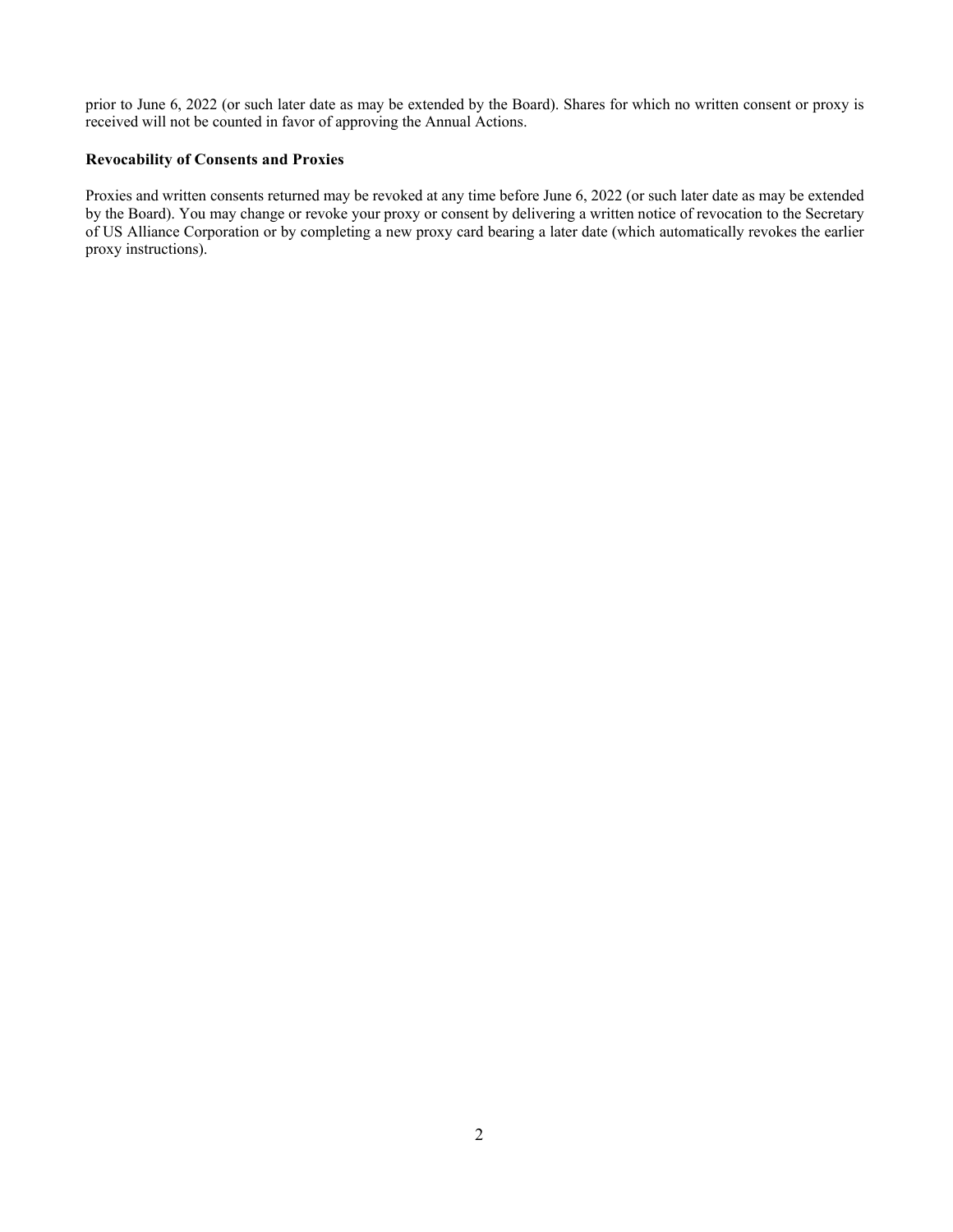## **ANNUAL ACTIONS SUBMITTED FOR APPROVAL:**

(1) The election of five Directors to hold office for a term of one year each or until their successors are duly elected and qualified. Your Board of Directors recommends a yes vote for each nominee.

(2) The ratification of the selection of Kerber, Eck & Braeckel LLP, as US Alliance's independent registered public accounting firm for the year ending December 31, 2022. Your Board of Directors recommends a yes vote.

### **PROPOSAL ONE: ELECTION OF DIRECTORS**

#### **Corporate Governance**

The term of each member of the Board of Directors is annual. The Directors are elected at the annual meeting of stockholders held on the first Monday in June each year and serve in this capacity until the next annual meeting of stockholders, or until such Director's resignation or removal, and their successors are duly elected and qualified. The President serves at the direction of the Board of Directors and was last elected June 7, 2021.

The Company's Bylaws provide that the number of Directors shall be no less than three and no more than fifteen, with the exact number to be fixed from time to time by resolution of the Board or the Company's stockholders. Following the retirement of Rochelle Chronister effective September 30, 2021, the Board resolved to decrease the number of Directors from six to five.

The Board of Directors determined that four of the five Directors nominated for 2022 are "independent" as defined by NASDAQ listing standards and Rule 10A-3 of the Securities and Exchange Act of 1934 (the "Exchange Act"). The nonindependent Director is Jack H. Brier.

## **Vote Required**

The proxyholders will vote the proxies received by them for US Alliance's five nominees named below, to hold office for a term of one year each or until their successors are duly elected and qualified, unless otherwise instructed. Written consents received by the Company will count as votes in favor of each of the nominees as indicated thereon. If written consents or proxies authorizing votes in favor of such nominees are received from holders of the number of shares that would be required to elect such nominees at an annual meeting, such nominees will be elected to the Board of Directors. If any nominee of US Alliance Corporation is unable or declines to serve as a Director at the time of his or her election, proxies will be voted for a nominee who is chosen by the present Board of Directors to fill the vacancy, and written consents will be counted as votes in favor of the remaining nominees. All nominees have indicated their intention to serve.

Currently, Directors are elected by a "majority vote" of the Company's outstanding shares, with each stockholder entitled to one vote per share for each Director nominee. Each nominee for Director in an uncontested election is required to receive the affirmative vote of a majority of the votes cast in such nominee's election in order to be elected to the Board.

## **THE BOARD OF DIRECTORS RECOMMENDS A "YES" VOTE FOR THE NOMINEES LISTED BELOW.**

#### **Nominees for Election by Written Consent in lieu of the 2022 Annual Meeting**

The Nominating Committee, consisting of four independent Directors and one non-independent Director as determined under NASDAQ listing standards, recommended the five individuals set forth below for nomination by our full Board of Directors. All five of the current Directors were nominated for re-election. Based on the Nominating Committee recommendation, our Board of Directors has nominated those five Directors for election by written consent in lieu of the 2022 Annual Meeting.

The following table provides information concerning the nominees for election as Directors by written consent in lieu of the 2022 Annual Meeting, including information as to each nominee's age as of the Record Date and position with the Company.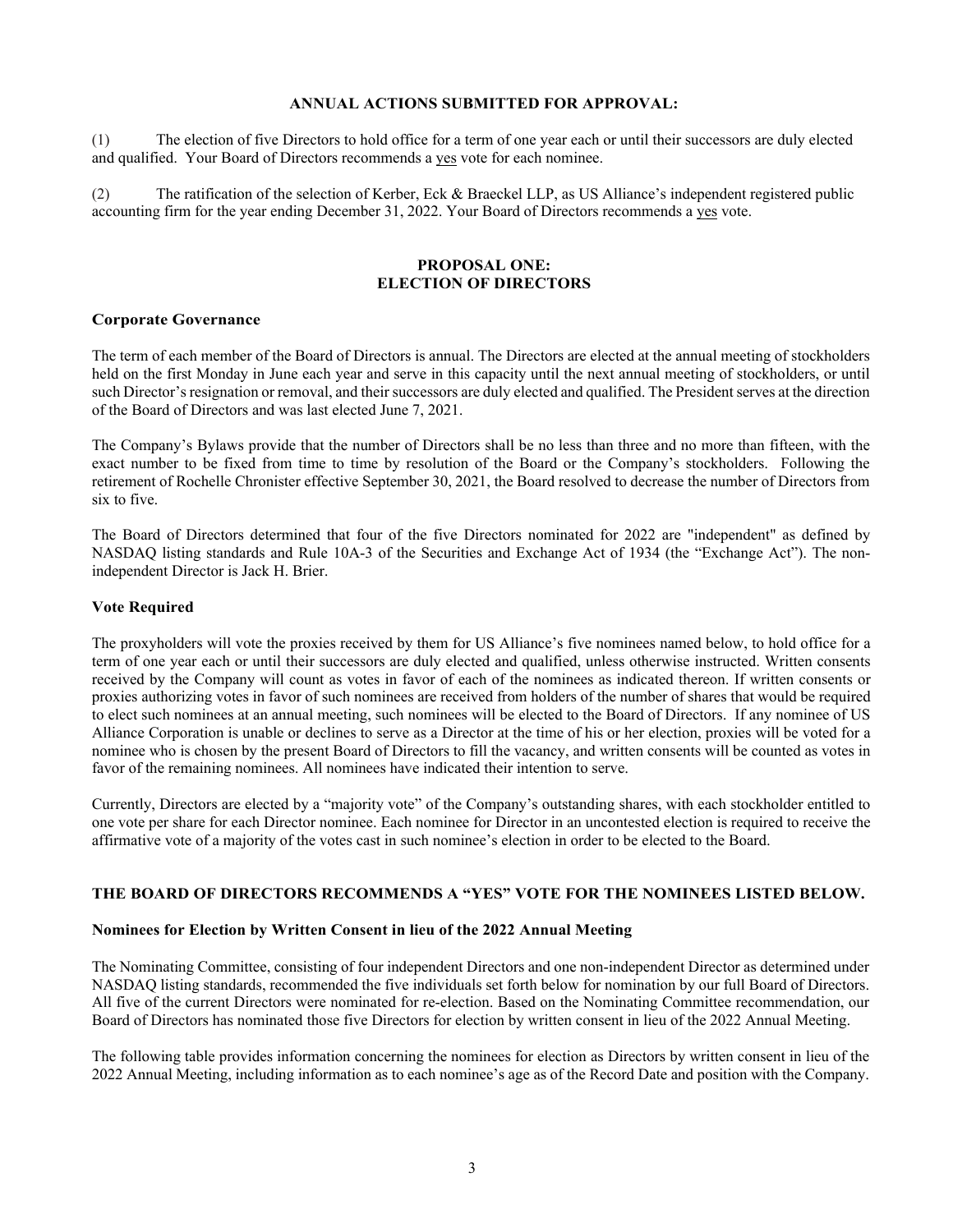| Name of Nominee<br>Jack H. Brier (3) (4) (5) (6)<br>75                                         |    | Position/Principal Occupation<br>Age                                                                                                                                     |      |  |  |
|------------------------------------------------------------------------------------------------|----|--------------------------------------------------------------------------------------------------------------------------------------------------------------------------|------|--|--|
|                                                                                                |    | Director; Chairman, President and Chief Executive Officer of US<br>Alliance, USALSC, USAIC, USAMC; Chairman and Chief Executive<br>Officer of DCLIC and USALSC - Montana | 2009 |  |  |
| James M. Concannon $(1) (3) (4) (5)$                                                           | 74 | Director; Emeritus Dean & Professor of Law, Washburn University                                                                                                          | 2009 |  |  |
| William P. Graves $(1)$ $(2)$ $(3)$                                                            | 69 | Director; Retired                                                                                                                                                        | 2014 |  |  |
| James A. Poolman $(1)$ $(3)$                                                                   | 51 | Director; President, Jim Poolman Consulting Inc.                                                                                                                         | 2019 |  |  |
| John R. Helms $(1) (2) (3) (4) (5)$                                                            | 66 | Director; Vice-Chair Kansas State Board of Accountancy                                                                                                                   | 2021 |  |  |
| Member Audit Committee<br>(1)<br>$\mathbf{M}$ $\mathbf{N}$ $\mathbf{M}$ $\mathbf{N}$<br>$\sim$ |    |                                                                                                                                                                          |      |  |  |

- (2) Member Compensation Committee
- (3) Member Nominating Committee
- (4) Member Investment Committee
- (5) Member Executive Committee
- (6) Ex Officio Member Audit Committee

The Directors are elected at the annual meeting of stockholders held on the first Monday in June each year (or by written consent in lieu of an annual meeting) and serve in this capacity until the next annual meeting of stockholders (or by written consent in lieu of an annual meeting), or until their successors are duly elected and qualified. The President serves at the direction of the Board of Directors and was last elected June 7, 2021.

The following is a brief description of the previous business background of the Directors and Director nominees.

Jack H. Brier currently serves as the Chairman of the Board of Directors, President, and Chief Executive Officer of the Company and has served in those positions since 2009. He has served as Chairman of the Board of Directors, President, and Chief Executive Officer of US Alliance Life and Security Company since 2011, and US Alliance Investment Corporation and US Alliance Marketing Corporation since 2012. Mr. Brier has served as Chairman of the Board of Directors of Dakota Capital Life Insurance Company since August 2017 and also became Treasurer in June 2018. He has also served as Chairman of the Board of Directors of US Alliance Life and Security Company – Montana ("USALSC – Montana")since December 2018. Mr. Brier is the Chairman of Brier Development Co. Inc. He served Kansas as Secretary of State from 1978 through 1987, and as President of Kansas Development Finance Authority from 2000 to 2003. Mr. Brier attended Shawnee Mission public schools. He has a degree in Business Administration from Washburn University and has done graduate study in public administration at the University of Kansas. Mr. Brier is on the Board of Directors of Financial Institution Technologies. Mr. Brier brings to the Board his extensive experience as a founder, the Chief Executive Officer and Chairman of the Board of the Company. He has in-depth knowledge of the Company's business, strategy and management team. Mr. Brier also has extensive community relations experience with his involvement in civic, business, and philanthropic organizations in the Topeka area.

*James M. Concannon III* serves as a Director of the Company and has served in that position since 2009. He also has served as a Director of US Alliance Life and Security Company since 2011, US Alliance Investment Corporation and US Alliance Marketing Corporation since 2012, Dakota Capital Life Insurance Company since August 2017, and USALSC – Montana since December 2018. Professor Concannon served as Dean of Washburn University School of Law from 1988-2001. After he stepped down as Dean, he was the Senator Robert J. Dole Distinguished Professor of Law and now holds the title of Distinguished Professor of Law Emeritus at Washburn. He is licensed to practice in state courts in Kansas, the U.S. District Court for Kansas, the U.S. Court of Appeals for the Tenth Circuit and the Supreme Court of the United States. Mr. Concannon received the 2012 Justice Award from the Kansas Supreme Court. He served as Research Attorney for the Kansas Supreme Court and was a Visiting Professor at Washington University School of Law in St. Louis. He was a Senior Contributing Editor of *Evidence in America: The Federal Rules in the States* and serves on the National Conference of Commissioners on Uniform State Laws. Mr. Concannon received his Bachelor of Science from the University of Kansas in 1968 and his Juris Doctorate from the University of Kansas School of Law in 1971. He served for more than 23 years as an Independent Trustee of the Ivy Funds, the Ivy Funds Variable Insurance Portfolios and the Ivy InvestEd 529 Funds. Professor Concannon's board experience as well as his extensive legal background are benefits he brings to our Board.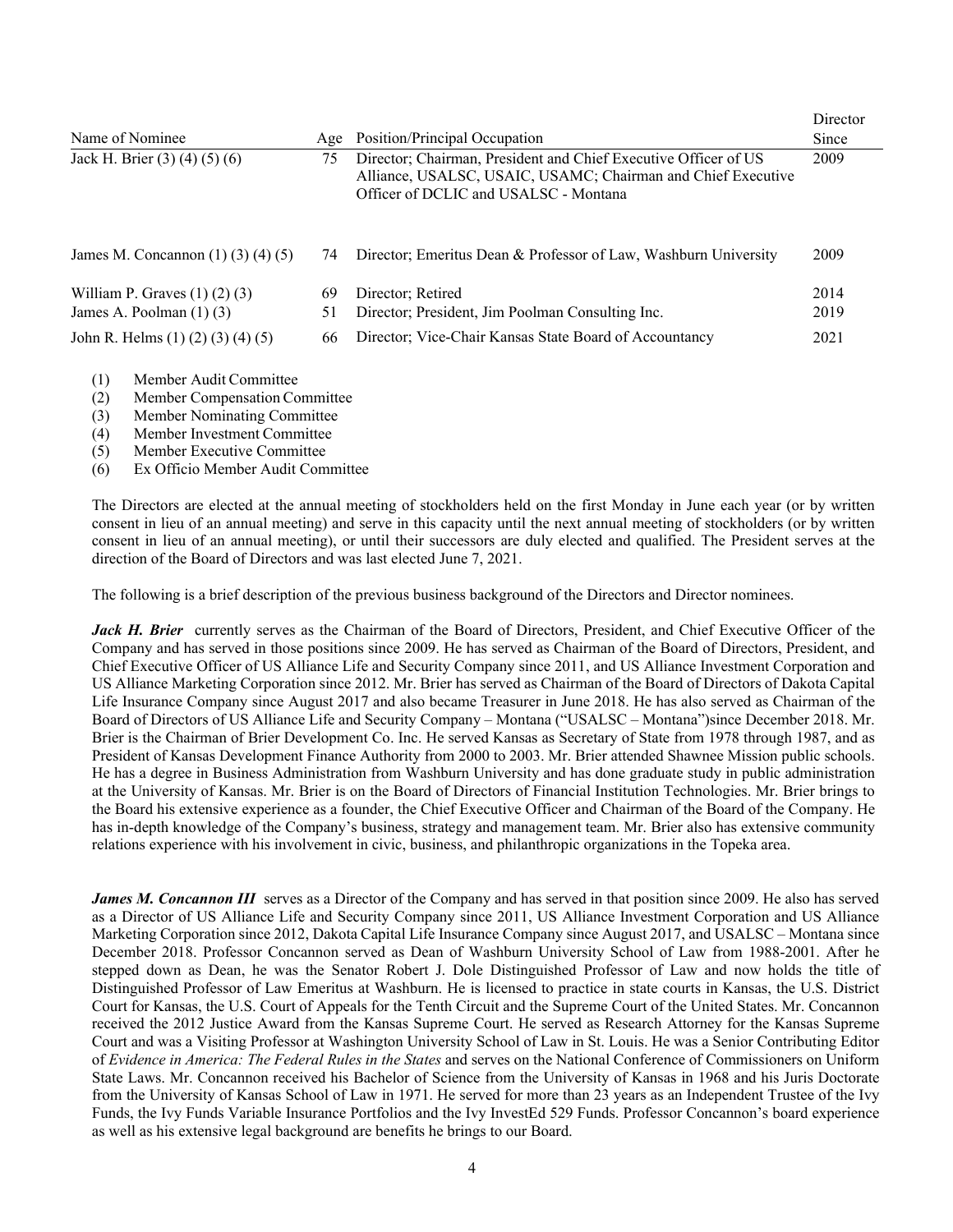*William P. Graves* serves as a Director and has served in that position since 2014. He has served as a Director of US Alliance Life and Security Company, US Alliance Investment Corporation, and US Alliance Marketing Corporation since 2014. Mr. Graves has also served as a Director of USALSC – Montana since December 2018. He served as President and CEO of the American Trucking Associations from 2003 through 2016. Mr. Graves currently serves on the board of OpenForce, a Phoenix, Arizona transportation technology firm. Mr. Graves served on the board of the International Speedway Corp from 2003 until November 2019. He had served on the audit, compensation, nominating and corporate governance committees. He was a member of the special committee which represented stockholders during merger negotiations which resulted in its sale to NASCAR. In January 2003, Mr. Graves completed his second term as governor of Kansas, capping 22 years of service to the state. As governor, he enacted significant business and individual tax cuts, re-structured governance of higher education, privatized many social service programs and signed into law an historic 10-year, \$13 billion comprehensive transportation program improving highways, railroad infrastructure, airports, and public transit service. Mr. Graves earned a degree in Business Administration from Kansas Wesleyan University in his hometown of Salina and attended graduate school at the University of Kansas. Mr. Graves brings us business, strategic, and operational expertise through his years of public sector leadership and private sector experience.

*James A. Poolman* serves as a Director of the Company and has served in that position since June 2019. He also serves as Vice Chairman of the Board of Dakota Capital Life Insurance Company. He has served in that capacity since June 2018. Mr. Poolman has also served as a Director of Dakota Capital Life Insurance Company since inception of DCLIC and Chairman of the Board of Directors from March 31, 2013 to August 2017. Mr. Poolman also serves on other corporate boards including the First International Bank & Trust Board of Directors. He was elected North Dakota Insurance Commissioner in 2000 and reelected in 2004. While Insurance Commissioner, Mr. Poolman held the post of Vice President for the National Association of Insurance Commissioners from December 2003 to September 2004. In August 2007, Mr. Poolman resigned his post in North Dakota to start an independent insurance consulting practice based in Bismarck, North Dakota. Mr. Poolman received his Bachelor of Business Administration degree from the University of North Dakota in 1992. He also served four terms in the North Dakota House or Representatives before being elected Insurance Commissioner. Mr. Poolman resides in Bismarck. Mr. Poolman's service as Insurance Commissioner in North Dakota and the consulting he has provided to insurance companies and insurance agencies throughout the country are benefits he brings to the Board.

*John R. Helms* serves as a director and has served in that position since November, 2021, when he was appointed by the Board to fill the vacancy resulting from the retirement of Kurtis Scott. He also serves as a director US Alliance Life and Security Company, Dakota Capital Life Insurance Company, and US Alliance Life and Security Company – Montana. He earned his B.S degree in Business Administration from Kansas State University. He has been a practicing CPA for the past 44 years. During his career he was previously one of the owners of Wendling Noe Nelson & Johnson LLC for 32 years, specializing in reimbursement, audit, as well as consulting services for hospitals in several states. He also served as supervisor and later the manager of the financial statement audits of Security Benefit Life, Missouri Farm Bureau, and American Home Life Insurance Company for several years. Mr. Helms is a current member of the Kansas Board of Accountancy and has been since 2012 and has held three terms as the vice-chair in addition to three years as chair of the board. He has been a member of the Enforcement Resources Committee of the National Association of State Boards of Accountancy since 2018 and has been elected to the Nominating Committee. John is involved in the board of the directors for the Kansas Chapter of the Healthcare Financial Management Association for the past six years, as well as a member of the Chapter's program committee and has been active within the program for more than ten years. Previously, he was a member of the board of directors for Cair Paravel Latin School for nine years and rejoined the board in 2021 as its treasurer.

There are no family relationships between Directors or officers.

## **Board Meetings and Committees**

The Board of Directors of US Alliance held six meetings during 2021. The Board of Directors has a standing Executive Committee, Audit Committee, Compensation Committee, Nominating Committee, and Investment Committee.

Directors Brier, Concannon, Graves, and Poolman attended all of the six Board of Directors meetings held during 2021 either in person or by phone. Director Helms was elected to the board in November and attended the December 2021 meeting. In 2020, 2021, and 2022, the Company determined not to hold an annual meeting due to the coronavirus pandemic. When inperson annual meetings can be safely resumed, US Alliance plans to schedule future annual meetings so that at least a majority of its Directors can attend the annual meeting.

#### **Code of Business Conduct and Ethics**

The Company has a Code of Business Conduct and Ethics ("Code") applicable to all Directors and team members to help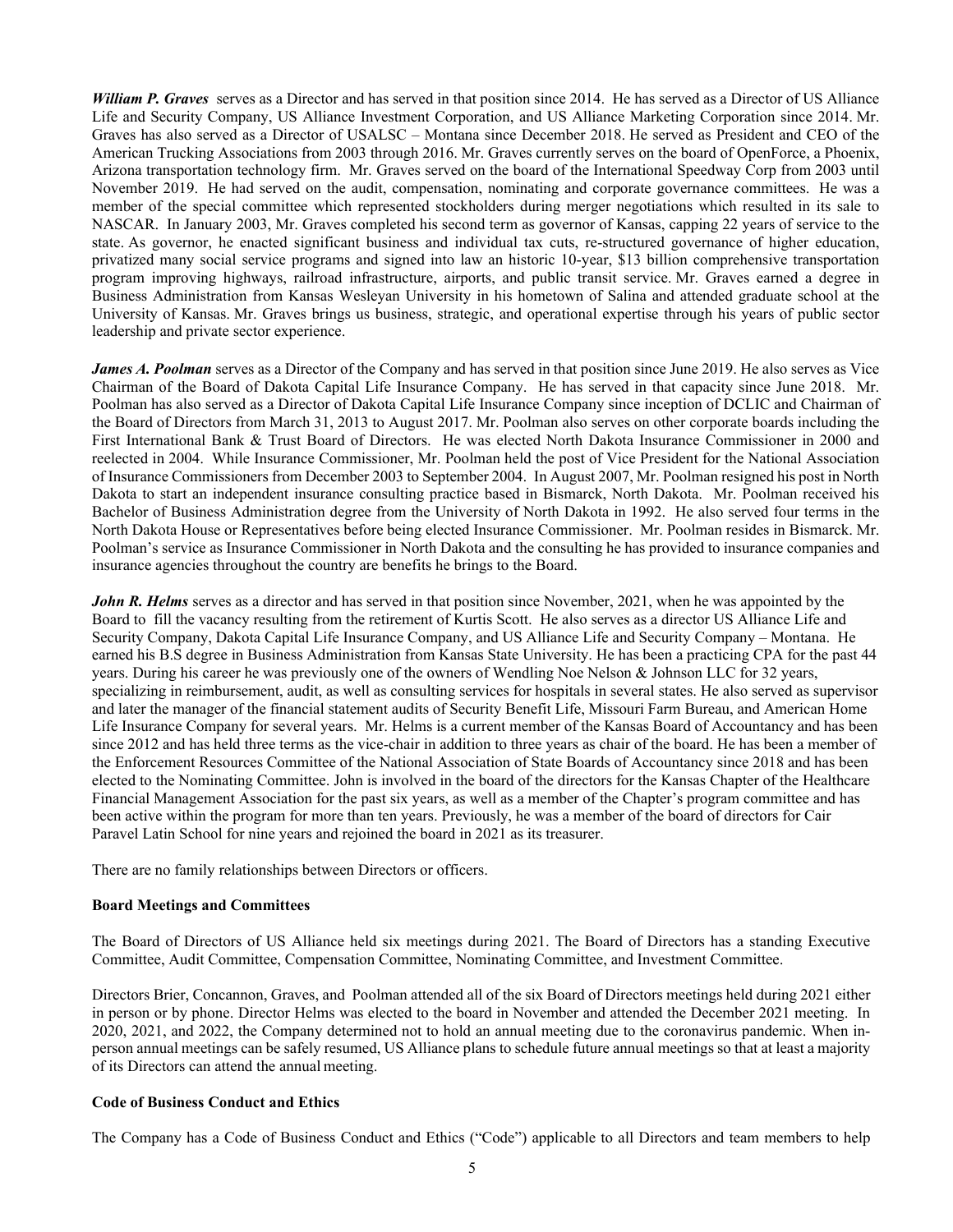ensure that our business is conducted in accordance with high standards of ethical behavior. The Code is published on our website at www.usalliancecorporation.com under "Important Information."

## **Certain Relationships and Related Party Transactions**

There were no transactions between the Company and any "related person", as that term is defined in Item 404 of Regulation S-K under the Exchange Act. The Company's policies and procedures with respect to the review and approval of any transactions with related persons are set forth in the Code.

## **Communication with the Board of Directors**

Stockholders and other interested parties can communicate with the Board of Directors by writing to US Alliance Corporation, Board of Directors, Attention: Corporate Secretary, 1303 SW First American Pl, Suite 200, Topeka, KS 66604. Inquiries relating to the Company's accounting, internal accounting controls or auditing matters will be referred to the Chairman of the Audit Committee. Other concerns will be referred to the Chairman of the Board of Directors. Any stockholder-related concern will be received and may be acknowledged by the Company's Board of Directors.

## **Executive Committee**

The Executive Committee of the Board of Directors is currently composed of four Directors: Jack H. Brier (chairman), James Concannon, John Helms, and William Graves. James Concannon, John Helms, and William Graves are each deemed to be an independent Director as the term is defined by the NASDAQ listing standards.

The Executive Committee met seven times during 2021.

## **Audit Committee**

The Audit Committee of the Board of Directors currently is composed of four Directors: John Helms (chairman), James Concannon, William Graves, and James Poolman, each of whom is deemed to be an independent Director as the term is defined by the NASDAQ listing standards. The Board of Directors has also determined that Mr. Helms qualifies as an "audit committee financial expert," as defined in Item 407 of Regulation S-K. Prior to his retirement in October, 2021, Kurtis Scott was a member of the Audit Committee and determined to be qualified as an "audit committee financial expert." Jack H. Brier is an ex officio member of the Audit Committee. There is no written charter for the Audit Committee.

The Audit Committee met two times during 2021. The Audit Committee was established by the Board of Directors in accordance with Section  $3(a)(58)(A)$  of the Exchange Act to oversee the Company's financial reporting process, the system of internal financial controls and audits of its financial statements. The Audit Committee (1) provides oversight of the Company's accounting and financial reporting processes and the audit of the Company's financial statements, (2) assists the Board of Directors in oversight of the integrity of the Company's financial statements, the Company's compliance with legal and regulatory requirements, the independent public accounting firm's qualifications, independence and performance, and the Company's internal accounting and financial controls, and (3) provides to the Board of Directors such information and materials as it may deem necessary to make the Board of Directors aware of significant financial matters that require the attention of the Board of Directors.

#### **Compensation Committee**

The Compensation Committee currently is composed of three Directors: William Graves (chairman), John Helms, and Jim Poolman, each of whom is deemed to be an independent director as the term is defined by the NASDAQ listing standards. Prior to her retirement in September, 2021, Rochelle Chronister, an independent Director, was a member of the Compensation Committee. The Compensation Committee is authorized to review and recommend to the Board of Directors the compensation and benefits to be paid to the Chief Executive Officer of the Company. The Compensation Committee may perform other duties as from time to time may be determined by the Board of Directors. The Compensation Committee does not have a written charter. The Committee meets annually or on call of the chairman to evaluate the performance of the President and Chief Executive Officer of the Company, Jack H. Brier, and recommend to the Board of Directors the amount of compensation to be paid to Mr. Brier for his service to the Company. In September 2021, the Company, at the recommendation of the compensation committee, and Mr. Brier entered into an employment agreement which called for Mr. Brier's base salary to remain at \$250,000. The authority of the Compensation Committee may not be delegated, and the Chief Executive Officer has no authority in the Committee's determination of the compensation or benefits it will recommend to the Board. The Compensation Committee does not retain or rely on a compensation consultant in determining its recommendation.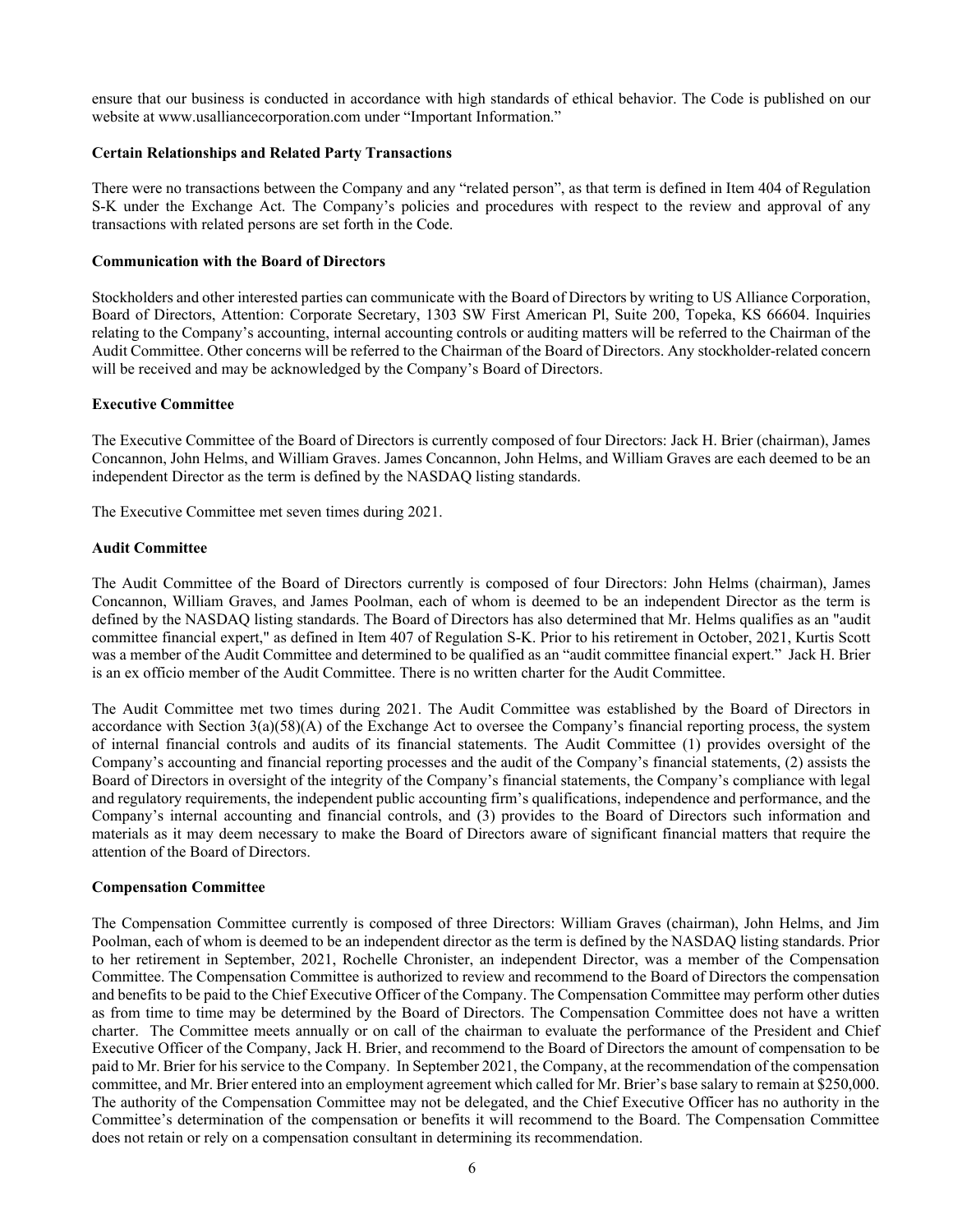### **Nominating Committee**

The Nominating Committee currently is composed of all five current Directors: Jack H. Brier (chairman), James Concannon, William Graves, James Poolman, and John Helms. All members of the Nominating Committee other than Jack H. Brier are deemed to be independent directors as the term is defined by the NASDAQ listing standards. Prior to their retirements in September and October, 2021, Rochelle Chronister and Kurtis Scott were members of the Nominating Committee. The Nominating Committee meets on call and submits recommendations to the Board of Directors for members of the Board to be submitted to the stockholders for election. The Nominating Committee considers individuals recommended by Company stockholders. Such recommendations should be submitted for the year 2023 Annual Meeting so that it is received by US Alliance no later than December 31, 2022. In considering nominees, the Nominating Committee should address the performance and contribution of incumbent Directors, as well as the qualifications of new nominees. The Nominating Committee does not have a written charter. The Nominating Committee considers strong financial experience, extensive community relationships, good and prudent judgement, as well as other characteristics including but not limited to education or experience which constitute a value-added proposition to our existing Board of Directors, to be necessary qualifications for Board members.

#### **Investment Committee**

The Investment Committee currently is composed of three Directors: Jack H. Brier (chairman), James Concannon, and John Helms. James Concannon and John Helms are each deemed to be an independent director as the term is defined by the NASDAQ listing standards. Prior to his retirement in October, 2021, Kurtis Scott, an independent Director, was a member of the Investment Committee. The Investment Committee met three times during 2021. The Investment Committee reviews the investment policy of the Company and makes recommendations to the Board of Directors. Each member of the Investment Committee and each member of the Board of Directors receives monthly reports on all investments.

## **Director Compensation**

Effective January 1, 2019, Directors receive \$500 for each US Alliance Board of Directors meeting and each Board of Directors meeting of US Alliance Life and Security Company ("USALSC"), the Company's life insurance subsidiary, attended in person, and \$250 for each US Alliance and USALSC meeting in which they participate telephonically. Jack H. Brier, James Concannon, William Graves, John Helms, and prior to his retirement in October, 2021, Kurtis Scott, receive \$400 per month for their service on the Executive Committee. Effective August 2, 2017, Jack H. Brier, James Poolman, James Concannon, and Kurtis Scott were elected to the Board of Directors of Dakota Capital Life Insurance Company ("DCLIC"), a wholly owned subsidiary of the Company. Kurtis Scott retired as a DCLIC Director effective October 31, 2021. DCLIC Directors receive \$500 for each meeting attended in person and \$250 for each meeting in which they participate telephonically. Effective December 18, 2018, Jack H. Brier, James Concannon, William Graves and Kurtis Scott were elected to the Board of Directors of USALSC – Montana. Kurtis Scott retired as a USALSC – Montana Director effective October 31, 2021. USALSC – Montana Directors receive \$1,000 for each meeting attended in person and \$250 for each meeting in which they participate telephonically. On November 3, 2021, John Helms was elected to the Company's board and to the boards of USALSC, DCLIC, and USALSC-Montana to fill the vacancy resulting from Mr. Scott's retirement.

As a result of and during the pendency of the coronavirus pandemic, the Directors have used video conferencing for meetings. Directors were paid fees for in person attendance for video meetings that occurred during 2020 and 2021 following the onset of the pandemic.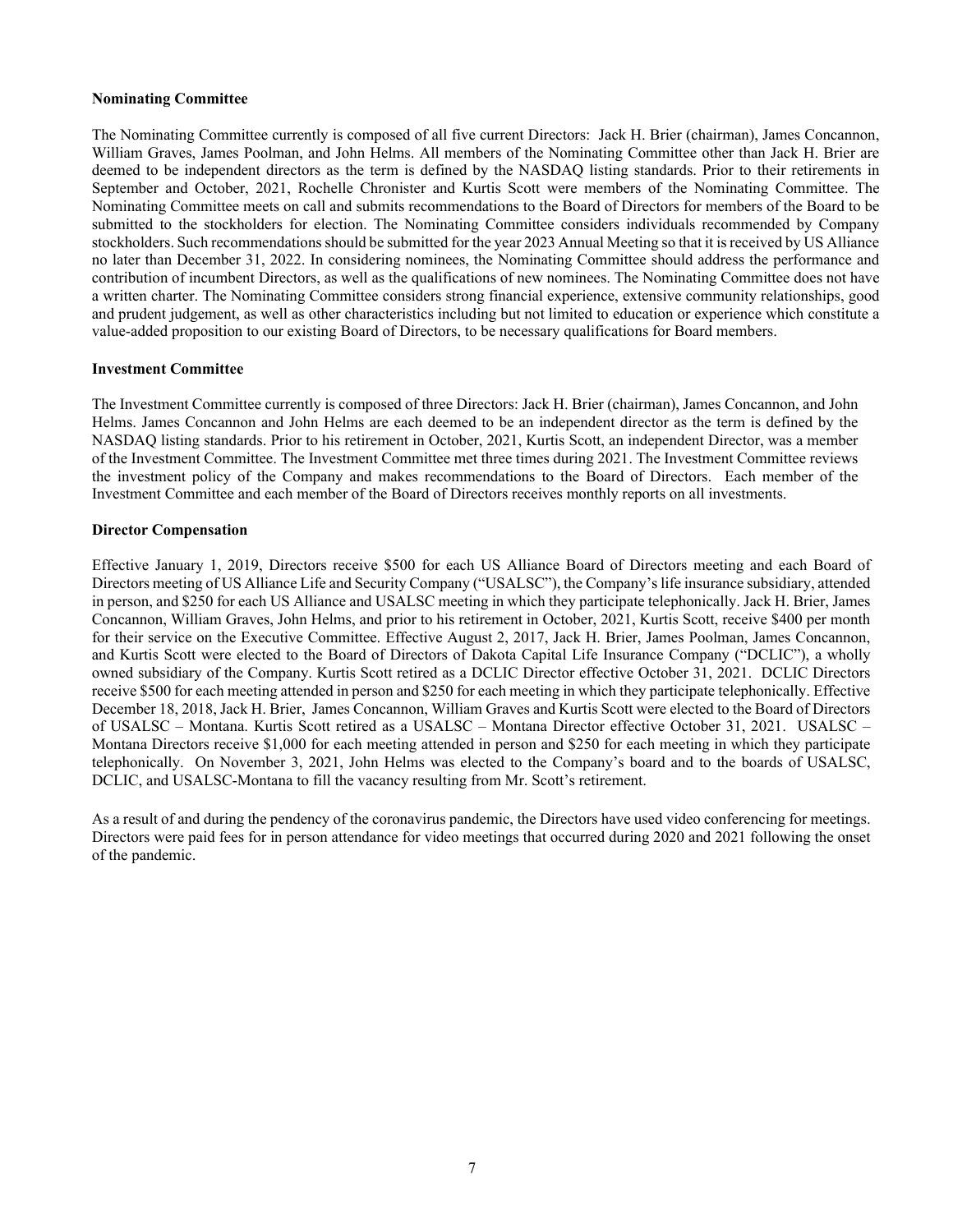The Director Compensation Table for 2021 is set forth below.

|                                                 |                                          |                         |                         | Non-Equity                             | Nonqualified<br>Deferred           |                                  |               |
|-------------------------------------------------|------------------------------------------|-------------------------|-------------------------|----------------------------------------|------------------------------------|----------------------------------|---------------|
| Name                                            | Fees Earned<br>or Paid in<br>$Cash (\$)$ | Stock<br>Awards<br>(\$) | Option<br>Awards<br>(S) | Incentive Plan<br>Compensation<br>(\$) | Compensation<br>Earnings<br>$(\$)$ | All Other<br>Compensation<br>(S) | Total<br>(\$) |
| Jack H. Brier                                   | 9,050                                    |                         |                         |                                        |                                    |                                  | 9,050         |
| Kurtis Scott $(1)$                              | 5,750                                    |                         |                         |                                        |                                    |                                  | 5,750         |
| James Concannon                                 | 7,800                                    |                         |                         |                                        |                                    |                                  | 7,800         |
| Rochelle Chronister <sup><math>(2)</math></sup> | 1,750                                    |                         |                         |                                        |                                    |                                  | 1,750         |
| William Graves                                  | 7,550                                    |                         |                         |                                        |                                    |                                  | 7,550         |
| Poolman, James                                  | 2,750                                    |                         |                         |                                        |                                    |                                  | 2,750         |
| John Helms                                      | 1.300                                    |                         |                         |                                        |                                    |                                  | 1,300         |

(1) Retired effective October 31, 2021.

(2) Retired effective September 30, 2021.

## **PROPOSAL TWO:**

## **RATIFICATION OF APPOINTMENT OF INDEPENDENT REGISTERED PUBLIC ACCOUNTING FIRM**

The Audit Committee has appointed and the Board of Directors has affirmed Kerber, Eck & Braeckel LLP ("KEB") as the independent registered public accounting firm of the Company for the year ending December 31, 2022. KEB also served as the Company's auditor for the years ended December 31, 2020 and December 31, 2021.

Although ratification of the Company's independent accounting firm by stockholders is not required by law, the Board of Directors has determined that it is desirable to request ratification of this selection by the stockholders. Notwithstanding its selection, the Audit Committee, in its discretion, may appoint a new independent registered public accounting firm at any time during the year if the Audit Committee believes that such a change would be in the best interest of the Company and its stockholders. If the stockholders do not ratify the appointment of KEB, the Audit Committee may reconsider its selection. KEB has audited the Company's financial statements since 2016.

#### **Principal Accountant Fees and Services**

The following table shows the fees paid or accrued by the Company for the audit and other services provided by KEB, Marks Nelson, and RSM.

|                           |   | Years Ended December 31. |  |         |  |
|---------------------------|---|--------------------------|--|---------|--|
|                           |   | 2020                     |  |         |  |
| <b>Audit Fees</b>         | S | 120,750                  |  | 123,000 |  |
| <b>Audit Related Fees</b> |   |                          |  | 4,950   |  |
| Tax Fees                  |   | 35,500                   |  | 48,470  |  |
| All Other Fees            |   |                          |  |         |  |
| Total                     |   | 156.250                  |  | 76.420  |  |

Audit fees primarily represent fees for financial services provided in connection with the audit of the Company's consolidated financial statements, statutory financial statements of USALSC and DCLIC, and review of quarterly and annual financial statements and SEC Forms 10-K, 10-Q and 8-K.

## **Pre-Approval of Audit and Non-Audit Services**

The Audit Committee pre-approves all audit and permissible non-audit services provided by our independent registered public accounting firm. These services may include audit services, audit-related services, tax services and other services. Prior to engaging our independent registered public accounting firm to render an audit or permissible non-audit services, the Audit Committee specifically approves the engagement of our independent registered public accounting firm. As such, the engagement of KEB to render audit services, audit related services and other services, and tax services provided by Marks Nelson was approved by the Audit Committee in advance of the rendering of the services.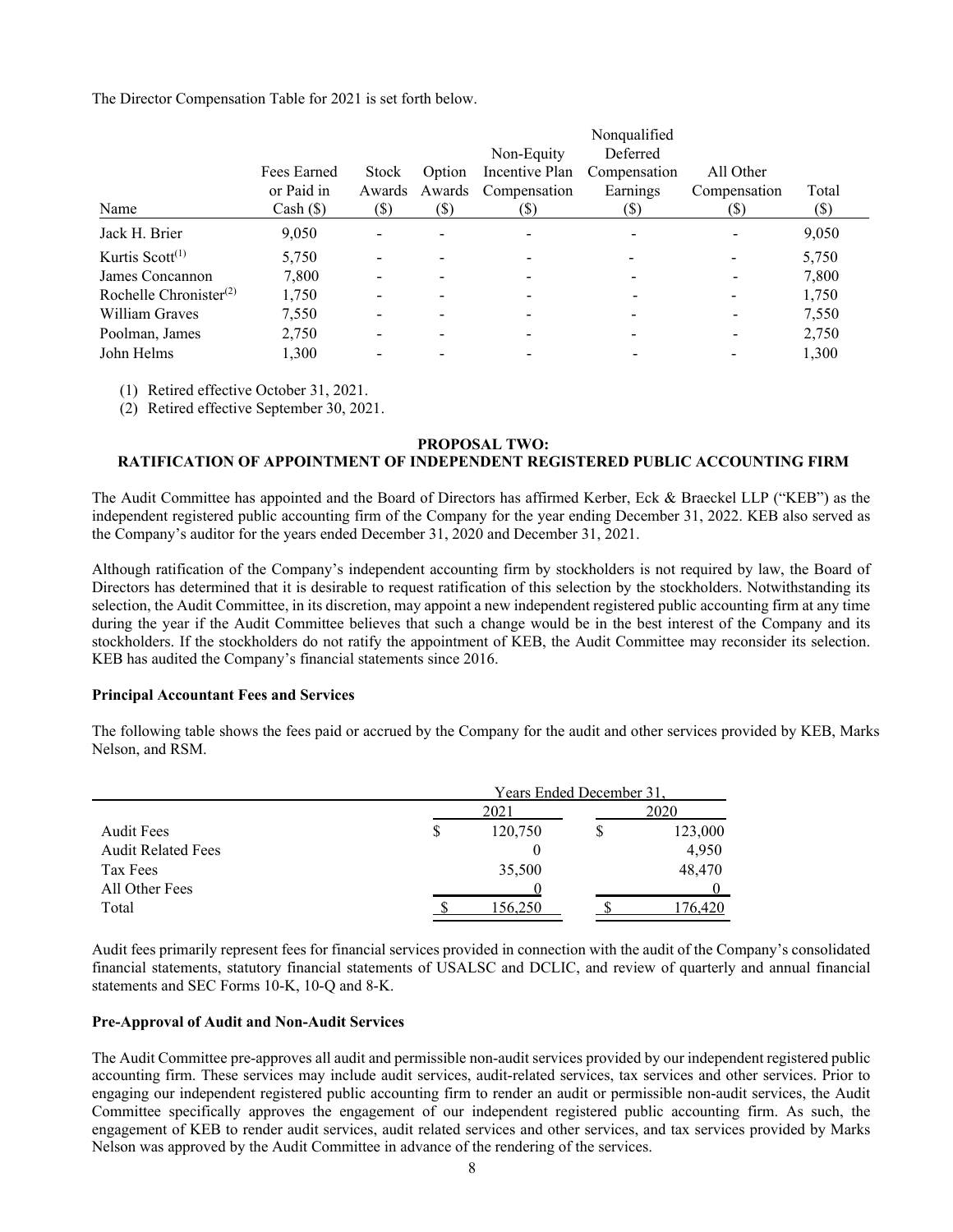## **THE BOARD OF DIRECTORS RECOMMENDS A "YES" VOTE FOR RATIFICATION OF OUR INDEPENDENT PUBLIC ACCOUNTING FIRM.**

## **REPORT OF THE AUDIT COMMITTEE OF THE BOARD OF DIRECTORS**

The Audit Committee has reviewed and discussed the audited financial statements for the year ended December 31, 2021 with the Company's management. The Company's management has primary responsibility for the Company's financial reporting process and internal controls as well as preparation of the Company's consolidated financial statements. The independent registered public accounting firm is responsible for performing an audit in accordance with the standards of the Public Company Accounting Oversight Board (United States) (PCAOB) to obtain reasonable assurance that the Company's consolidated financial statements are free from material misstatement and expressing an opinion on the conformity of such financial statements with accounting principles generally accepted in the United States. The Audit Committee is responsible for overseeing and monitoring the independent registered accounting firm's audit process on behalf of the Board of Directors.

The Audit Committee has discussed with KEB, the Company's independent registered public accounting firm for the year ended December 31, 2021, the matters required to be discussed by PCAOB Auditing Standard No. 16, "Communications with Audit Committees" as amended and adopted by PCAOB. PCAOB Auditing Standard No. 16 requires an auditor to discuss with the Audit Committee, among other things, the auditor's judgments about the quality, not just the acceptability, of the accounting principles applied in the Company's financial reporting.

The Audit Committee has also received the written disclosures and the letter from KEB required by PCAOB Rule 3526, "Communication with Audit Committees Concerning Independence," and has discussed with KEB its independence from US Alliance.

Based on the review and discussions referred to above, the Audit Committee recommended to US Alliance's Board of Directors that the audited financial statements be included in US Alliance's Annual Report on Form 10-K for the year ended December 31, 2021, for filing with the SEC.

## **AUDIT COMMITTEE OF THE BOARD OF DIRECTORS**

John Helms, Chairman James Concannon William Graves James Poolman Jack H. Brier (ex officio)

## **BOARD LEADERSHIP STRUCTURE AND ROLE IN RISK OVERSIGHT**

The Company's Board of Directors is currently composed of five members. Four members are independent and one member (Mr. Brier) is an executive officer of the Company.

Mr. Brier serves as both the principal officer of the Company in his role as President and Chief Executive Officer and Chairman of the Board of Directors. The Company does not have a lead independent Director. The Company has determined that this leadership structure is appropriate as the Company was initially formed as a financial holding company and raised capital by intrastate private and public offerings in the state of Kansas through the sale of shares with the purpose of establishing a life insurance company.

The Board of Directors is elected by the stockholders to oversee management and to ensure that the long-term interests of the stockholders are being served. In considering the long-term interests of stockholders, the Board recognizes the importance of considering and addressing the interests of the Company's other major constituents, including policyholders, employees and the communities in which the Company conducts its business. To fulfill this oversight function, the Company's Board of Directors held five regularly scheduled meetings during the year, at which it reviewed and discussed reports by management on the performance of the Company, its plans and prospects, as well as immediate issues facing the Company. In addition to its general oversight of management, the Board of Directors or its Committees also perform a number of specific functions, including: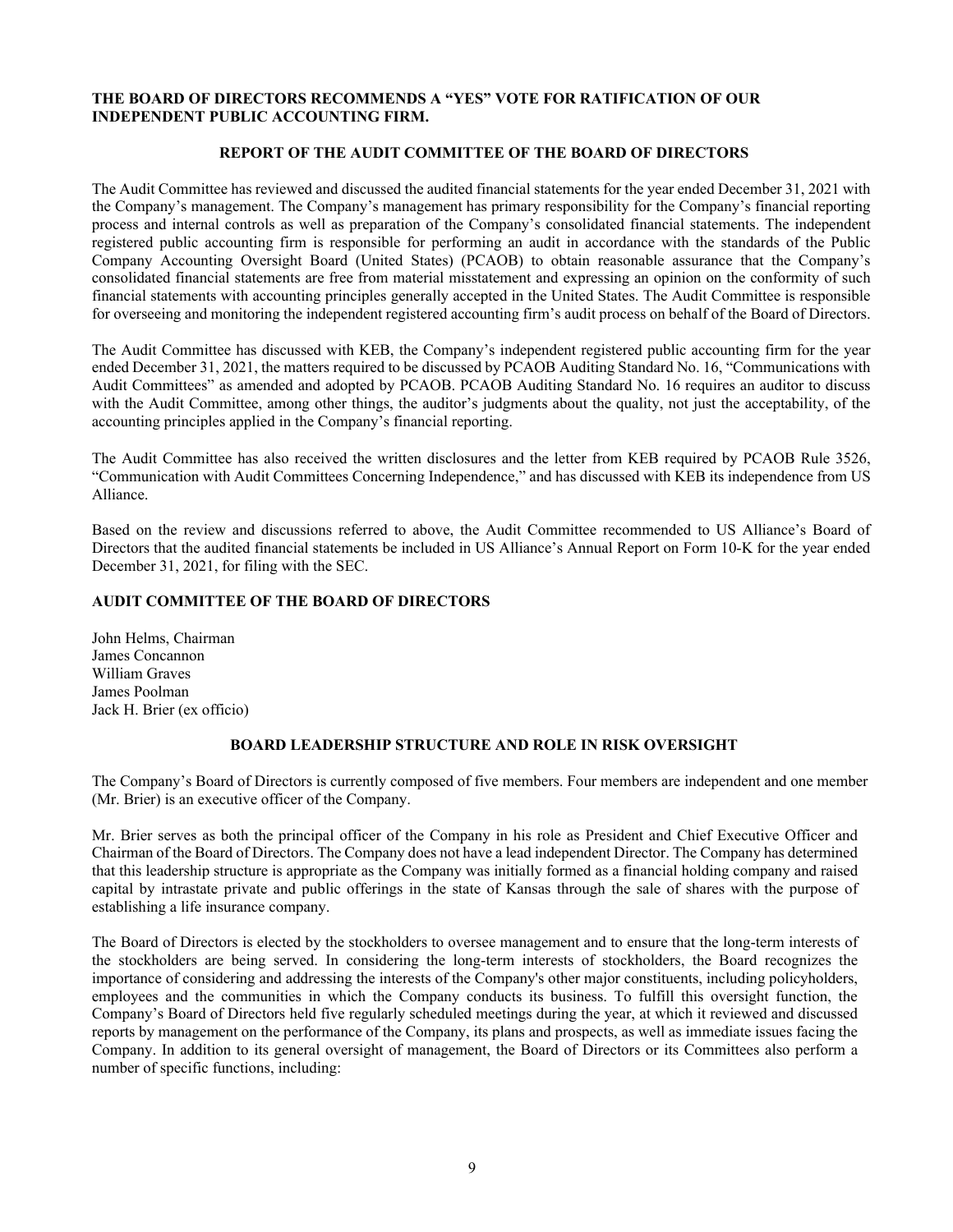□ reviewing, advising, approving and monitoring fundamental financial and business strategies and major corporate actions;

□ assessing major risks facing the Company, and reviewing options for their mitigation;

□ selecting, evaluating and compensating executive management and overseeing executive management succession planning;

□ providing advice and counsel to executive management;

□ providing counsel and oversight on the selection, evaluation, development and compensation of senior management; and

□ ensuring processes are in place for maintaining the integrity of the Company, including the integrity of the financial statements.

## **SECURITY OWNERSHIP**

The following table sets forth the beneficial ownership of the Company's common stock as of the Record Date (i) by all persons known to the Company, based on statements filed by such persons pursuant to Section 13(d) or 13(g) of the exchange act, to be the beneficial owners of more than 5% of US Alliance's common stock, (ii) by the executive officers named in the Summary Compensation Table under "Executive Compensation", (iii) by each Director, and (iv) by all current Directors and executive officers as a group.

| Name                                                                   | Common Stock<br>Beneficially Owned (1) | Percentage Beneficially<br>Owned $(1)$ |
|------------------------------------------------------------------------|----------------------------------------|----------------------------------------|
| Jack H. Brier $(2)$                                                    | 446,800                                | 5.77%                                  |
| James Concannon                                                        | 55,000                                 | $\ast$                                 |
| William Graves                                                         | 60,000                                 | *                                      |
| James Poolman                                                          | 35,055                                 | *                                      |
| Jeffrey Brown                                                          | 70,000                                 | $\ast$                                 |
| All current directors and executive<br>officers as a group (7 persons) | 666,855                                | 8.61%                                  |

\* represents less than 1%

(1) As of April 11, 2022, there are 7,746,672 shares issued and outstanding and entitled to vote.

(2) Includes 20,000 shares owned by Brier Development Company, Inc. of which Jack H. Brier is the sole owner.

## **MANAGEMENT COMPENSATION**

The Compensation Committee assists the Board of Directors in overseeing the management of the Company's compensation program and chief executive officer performance. In addition, they oversee the evaluation of management and compensation of the President of the Company.

The following Summary Compensation Table sets forth the compensation of the executive officers' compensation that exceeded \$100,000.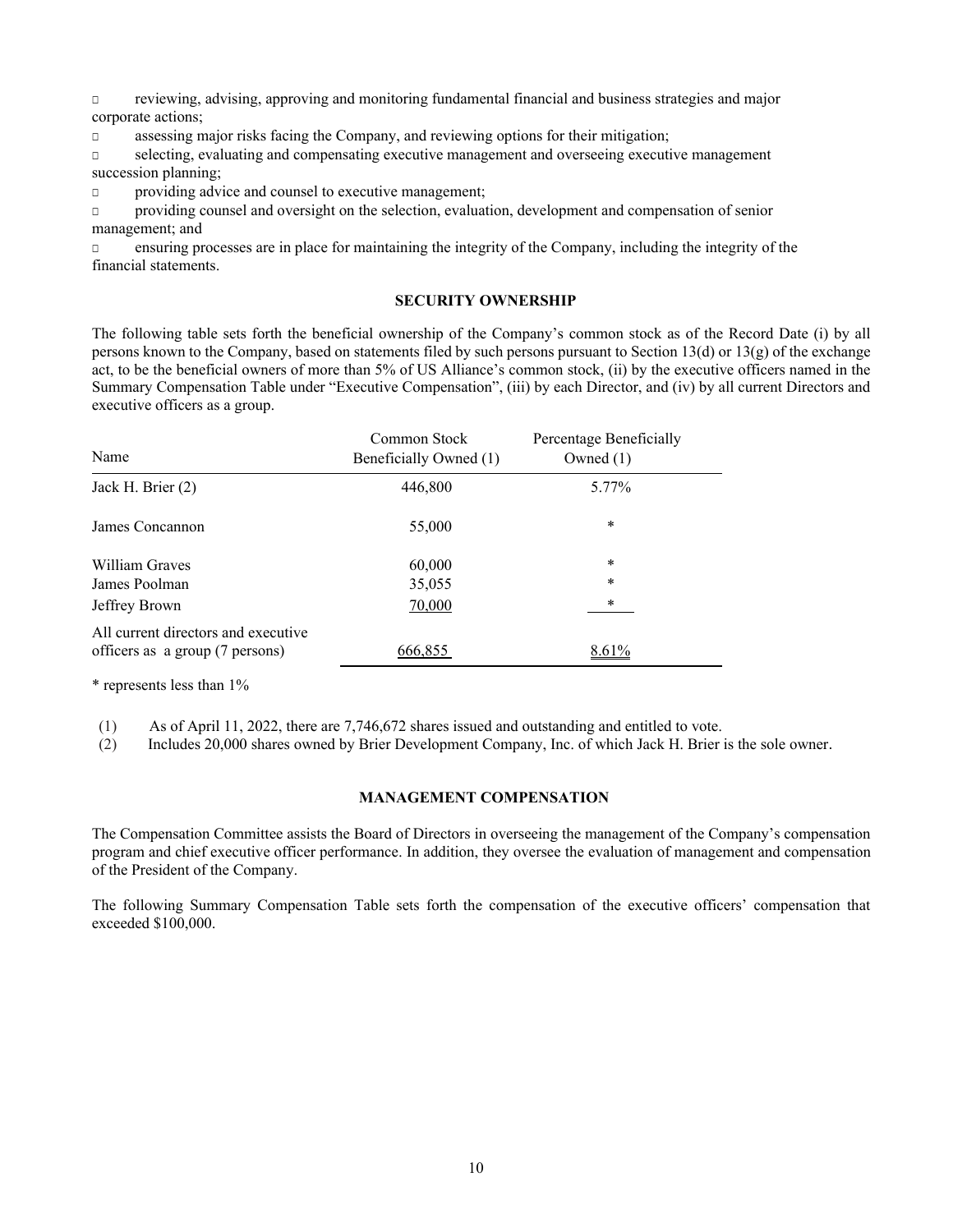## **Summary Compensation Table**

|                                                   |      | All Other      |                         |                                            |               |  |
|---------------------------------------------------|------|----------------|-------------------------|--------------------------------------------|---------------|--|
| Name and Principal Position                       | Year | Salary<br>(\$) | <b>Bonus</b><br>$(\$\)$ | Compensation<br>$\left( \mathbb{S}\right)$ | Total<br>(\$) |  |
|                                                   |      |                |                         |                                            |               |  |
| Jack H. Brier (1)                                 | 2021 | 250,000        | 40,548                  | 26,230(3)                                  | 316,778       |  |
| President and Chief Executive Officer             | 2020 | 200,000        | 101,047                 | 21,816(4)                                  | 322,863       |  |
| Jeffrey Brown (2)                                 | 2021 | 210,000        | 90,000                  |                                            | 300,000       |  |
| Vice President<br>Chief Operating Officer, USALSC | 2020 | 150,000        | 161,000                 |                                            | 311,000       |  |

President, DCLIC & USALSC - Montana

(1) Mr. Brier was elected President and Chief Executive Officer on April 24, 2009.

- (2) Mr. Brown was appointed Vice President in June 2019, Chief Operating Officer and Executive Vice President of USALSC in November 2011, President of DCLIC in August 2017, & President of USALSC – Montana in December 2018. He serves as Principal Financial Officer for US Alliance.
- (3) All other compensation for Mr. Brier in 2021 consisted of an automobile allowance of \$15,000, insurance premiums of \$10,813 and cell phone reimbursement of \$417.
- (4) All other compensation for Mr. Brier in 2020 consisted of an automobile allowance of \$15,000, insurance premiums of \$6,019 and cell phone reimbursement of \$797.

## **Employment Agreements**

On September 28, 2021, the Company entered into an Employment Agreement (the "Brier Employment Agreement") with Jack Brier, pursuant to which Mr. Brier was appointed President and Chief Executive Officer of the Company and of its subsidiaries, US Alliance Life and Security Company, US Alliance Investment Corporation, US Alliance Marketing Corporation, Us Alliance Life and Security Company – Montana, and Dakota Capital Life Insurance Company. Mr. Brier has served in those positions with the Company and each of the subsidiaries since 2009 without an employment agreement. The term of Mr. Brier's Employment Agreement is three years commencing on September 30, 2021, which term may be extended for additional one-year terms upon approval of the Board and Mr. Brier. Pursuant to the terms of the Brier Employment Agreement, Mr. Brier is entitled to receive an annual base salary of \$250,000, and is eligible for such additional bonuses as may be granted at the Board's discretion based on Mr. Brier's performance and certain corporate events, subject to forfeiture and repayment in the event of certain restatements of the Company's financial statements. Mr. Brier is entitled to severance payments in the event that his employment is terminated other than for "Good Cause" or by Mr. Brier without "Good Reason" (as those terms are defined in the Brier Employment Agreement). The Brier Employment Agreement also contains confidentiality and one-year non-competition and non-solicitation restrictive covenants. A copy of the Brier Employment Agreement is attached as Exhibit 10.1 to the Company's Current Report on Form 8-K, filed with the SEC on October 1, 2021.

The Company entered into an Employment Agreement dated March 15, 2021 (the "Brown Employment Agreement") with Jeff Brown, which replaced the previous employment agreement between the Company and Mr. Brown, which expired as of January 31, 2020. Pursuant to the Brown Employment Agreement, Mr. Brown serves as the Vice President and Principal Financial Officer of the Company, Executive Vice President and Chief Operating Officer of USALSC, and President and Chief Operating Officer of each of DCLIC and USALSC - Montana, wholly owned subsidiaries of the Company. The 2021 Employment Agreement is for a term of three years, commencing on March 15, 2021 and continuing until March 14, 2024, and subject to renewal as determined by the Board, which may consider the recommendations of Mr. Brier, as the President and Chief Executive Officer of the Company, and of the Compensation Committee. Actuarial surveys produced by Ezra and DW Simpson were reviewed in determining appropriate compensation to be paid to Mr. Brown under the terms of the Brown Employment Agreement. A copy of the Brown Employment Agreement is attached as Exhibit 10.1 to the Company's Current Report on Form 8-K, filed with the SEC on March 18, 2021.

#### **SECTION 16(a) BENEFICIAL OWNERSHIP REPORTING COMPLIANCE**

Section 16(a) of the Exchange Act ("Section 16(a)") requires the Company's executive officers and Directors, and certain persons who own more than 10% of a registered class of the Company's equity securities ("10% Stockholders"), to file reports of ownership on Form 3 and changes in ownership on Forms 4 or 5 with the SEC. Such executive officers, Directors and 10%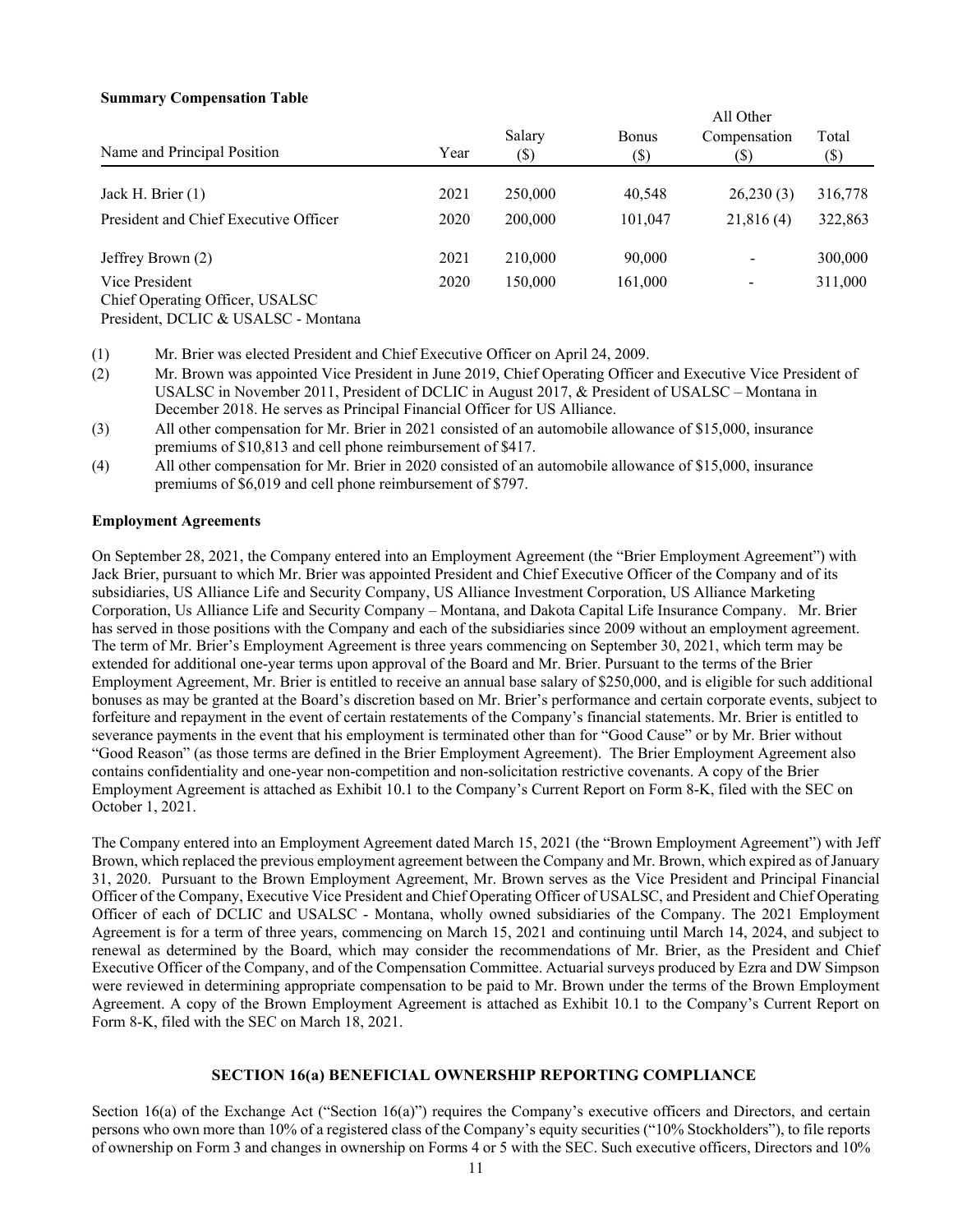Stockholders are also required by SEC rules to furnish the Company with copies of all Section 16(a) forms they file.

Based solely on its review of the copies of such reports furnished to the Company and written representations that no other reports were required to be filed during 2021, the Company believes that its executive officers, Directors and 10% Stockholders have complied with all Section 16(a) filing requirements applicable to them.

## **REPORT OF THE COMPENSATION COMMITTEE OF THE BOARD OF DIRECTORS**

The current members of the Compensation Committee of US Alliance Corporation are William P. Graves (Chairman), Jim Poolman and John Helms. Prior to his retirement in October, 2021, Kurtis Scott was a member of the Compensation Committee. The Compensation Committee meets annually or on call of the chairman to evaluate the performance of the President and Chief Executive Officer of the Company, Jack H. Brier, and recommend to the Board of Directors the amount of compensation to be paid to Mr. Brier for his service to the Company.

In evaluating Mr. Brier's performance, the Compensation Committee has determined that he has consistently focused on reaching profitability by growing the company through product sales, controlling expenses and seeking growth opportunities through mergers and acquisitions. He has managed the Company well and worked diligently and effectively in all aspects of its operation. The Committee specifically noted a full year of profitability in 2021 and growth of total assets to over \$121,000,000. In recommending compensation to be paid to Mr. Brier, the Committee has considered many factors in addition to his performance on behalf of the Company, including the need to provide competitive compensation that will be an incentive for Mr. Brier to continue his employment with and service to US Alliance and its affiliated companies, the need to assure that Mr. Brier's compensation is reasonable and appropriate when compared to compensation paid to other employees of the Company who Mr. Brier supervises, information available to the Committee about compensation paid to comparable executive officers at other insurance companies, long-term corporate objectives, and the financial progress of the Company, USALSC, DCLIC, and USALSC-Montana.

In November 2021, the Compensation Committee considered Mr. Brier's compensation for calendar years 2021 and 2022 and based on the Committee's evaluation of Mr. Brier's performance, his success in achieving profitability, increasing company assets and the Committee's consideration of the compensation paid to chief executive officers of similar insurance companies made the following recommendation. The Committee recommended to the Board of Directors that Mr. Brier's base salary for 2022 remain at \$250,000. The Committee also recommended that Mr. Brier be recognized for his exceptional performance and encourage continued exceptional performance by awarding Mr. Brier a \$40,000 performance bonus for 2021. The Committee recommended that Mr. Brier's fringe benefits and potential for incentive compensation tied to stock sales remain the same as 2021. Upon motion duly made, seconded and unanimously approved, the Board adopted the Compensation Committee Report and approved the Committee's recommendations.

## **COMPENSATION COMMITTEE OF THE BOARD OF DIRECTORS**

WILLIAM GRAVES-CHAIRMAN JIM POOLMAN JOHN HELMS

#### **ANNUAL REPORT**

Please refer to the Company's Annual Report on Form 10-K for financial statements, other financial information and management's discussion and analysis of the financial condition and results of operations of the Company that is available without charge at www.usalliancecorporation.com. In addition, our Form 10-K and all other reports and information filed with the SEC is available on the SEC's website at www.sec.gov.

## **OTHER INFORMATION**

A stockholder desiring to submit a proposal for inclusion in US Alliance's Proxy Statement or Director nominees for the year 2023 Annual Meeting must deliver the proposal so that it is received by US Alliance no later than December 31, 2022. You must submit your proposal in writing to the Secretary of the Company at 1303 SW First American Pl, Suite 200, Topeka, KS 66604. Only proposals meeting the requirements of applicable Securities and Exchange rules will be considered for inclusion in US Alliance's Proxy Statement.